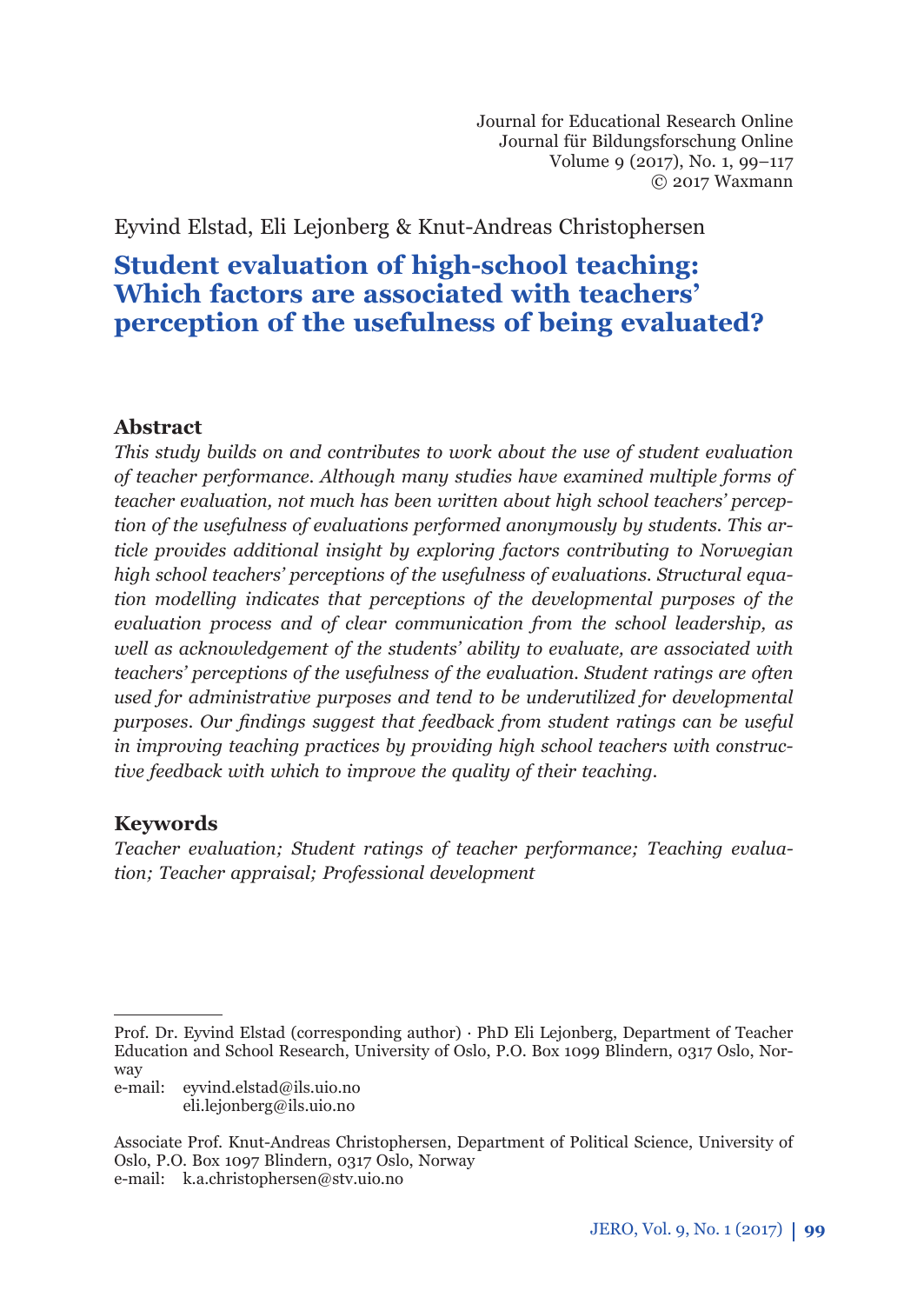# **Schülerbewertungen von Unterricht an weiterführenden Schulen: Welche Faktoren hängen mit der lehrerseitigen Nützlichkeitswahrnehmung von Unterrichtsevaluationen zusammen?**

### **Zusammenfassung**

*Die vorliegende Studie leistet einen Beitrag zur Forschung über den Einsatz von Schülerbefragungen zur Unterrichtsevaluation. Wenngleich zahlreiche Studien vielfältige Formen der Lehrerevaluation untersucht haben, ist über die lehrerseitige Nütz lichkeitswahrnehmung von anonymen Unterrichtsbewertungen durch Schülerinnen und Schüler wenig bekannt. Der vorliegende Artikel beleuchtet diese Thematik, indem Faktoren für den wahrgenommenen Nutzen von Evaluationen bei Lehr kräften weiterführender Schulen in Norwegen untersucht werden. Struktur gleichungsmodelle deuten darauf hin, dass die Wahrnehmung eines Entwick lungsziels beim Evaluationsprozess, eine klare Kommunikation der Schulleitung sowie die Anerkennung der Beurteilungsfähigkeit von Schülerinnen und Schülern mit der von Lehrkräften wahrgenommenen Nützlichkeit der Evaluation zu sam menhängen. Schülerbewertungen dienen oftmals zu administrativen Zwecken und werden hingegen für entwicklungsorientierte Ziele bislang zu wenig genutzt. Unsere Befunde legen nahe, dass Schülerbewertungen einen Nutzen für die Unterrichtsentwicklung an weiterführenden Schulen haben können, indem sie Lehr kräften konstruktive Rückmeldungen zur Verbesserung ihrer Lehrpraxis bereitstellen.* 

### **Schlagwörter**

*Lehrerevaluation; Schülerbewertung von Lehrerleistung; Unterrichtsevaluation; Berufl iche Fortbildung*

# **1. Introduction**

Teacher evaluation<sup>1</sup> is at the core of current education policies in many countries (OECD, 2009). The usefulness of teacher evaluations for the improvement of teaching depends upon the extent to which teachers respond to and use them. This study focuses on student ratings of teacher performance in Norwegian high schools. Student evaluation of teaching serves several outcomes: Student ratings of teacher performance have the potential to provide both administrative quality assurance of teaching as well as information needed to promote self-evaluation and

<sup>1</sup> Teacher evaluation, teacher assessment, teacher appraisal or student ratings of teacher performance have often been used among scholars as interchangeable terms. Teacher evaluation is, however, also used as a broader concept comprising student ratings of teacher performance as well as observation of teachers' educational performance by school administrators and measurement of added value in the students' learning outcomes.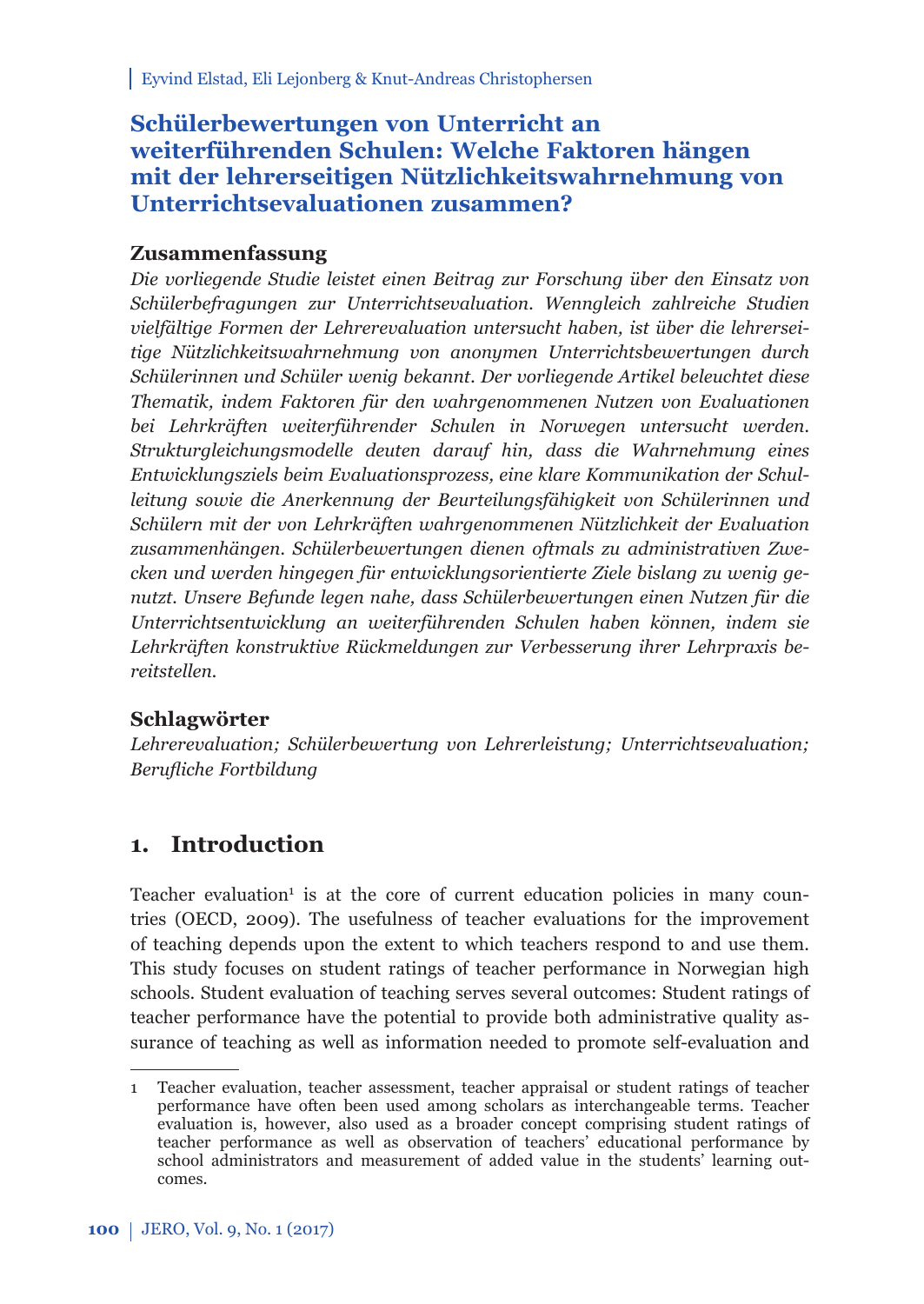reflection upon one's teaching practice, which promotes personal growth and learning. These dual aims may create an unresolved tension (Penny, 2003). However, the usefulness of student ratings of teacher performance is linked to teachers' attitudes towards the evaluation scheme. The purpose of this article is to explore the strength of the statistical associations between how teachers perceive the usefulness of student ratings of teacher performance (teaching evaluation) as the dependent variable and the following independent variables: perceived purposes of evaluation, communication with leaders and acknowledgement of the feedback provided by students.

The actual use of student ratings for formative purposes often falls short of its potential. We presume that the effectiveness of students' evaluations may be related to teachers' perceptions of usefulness: If teachers deny the importance of student feedback, we cannot expect that student feedback to contribute significantly to their personal or professional development. However, if teachers take the feedback from students seriously, we can expect that they may also find it useful. Therefore, usefulness is linked to teachers' attitudes towards student ratings of teacher performance, and the perception of usefulness is a possible precursor for improving educational practices and for professional development. This study attempts to answer the following research question: Which variables are associated with teachers' perception of the usefulness of the evaluations?

### **2. Background**

Teacher evaluation is part of an international trend in which different means to evaluate teachers' educational practices have been implemented in schools in a number of countries since the start of the millennium (Isoré, 2009).<sup>2</sup> Systems in which students provide ratings of teacher performance are ultimately aimed at improving the educational performance of teachers and thereby furthering student learning. Anonymous surveys of students are an uncommon method to evaluate teachers' educational practice (Stronge, 2010). It is therefore essential to investigate what factors are statistically associated with teachers' perceptions of the usefulness of this form of student feedback.

Some local and national education authorities emphasize the summative component of ratings: The results of student ratings of teacher performance may include administrative monitoring of the teachers' educational performance, and when the results measured at the school level are collated in internet portals (and/ or reported in the media), student satisfaction with teaching is turned into a quality indicator that can be used as an argument in support of the quality of schools, as well as to monitor quality development. Quality measures can be thus used to market particular schools to present and future students and their parents as well

<sup>2</sup> In Norway, in 2003, a student association, launched initiatives for systematic anonymous teaching evaluation.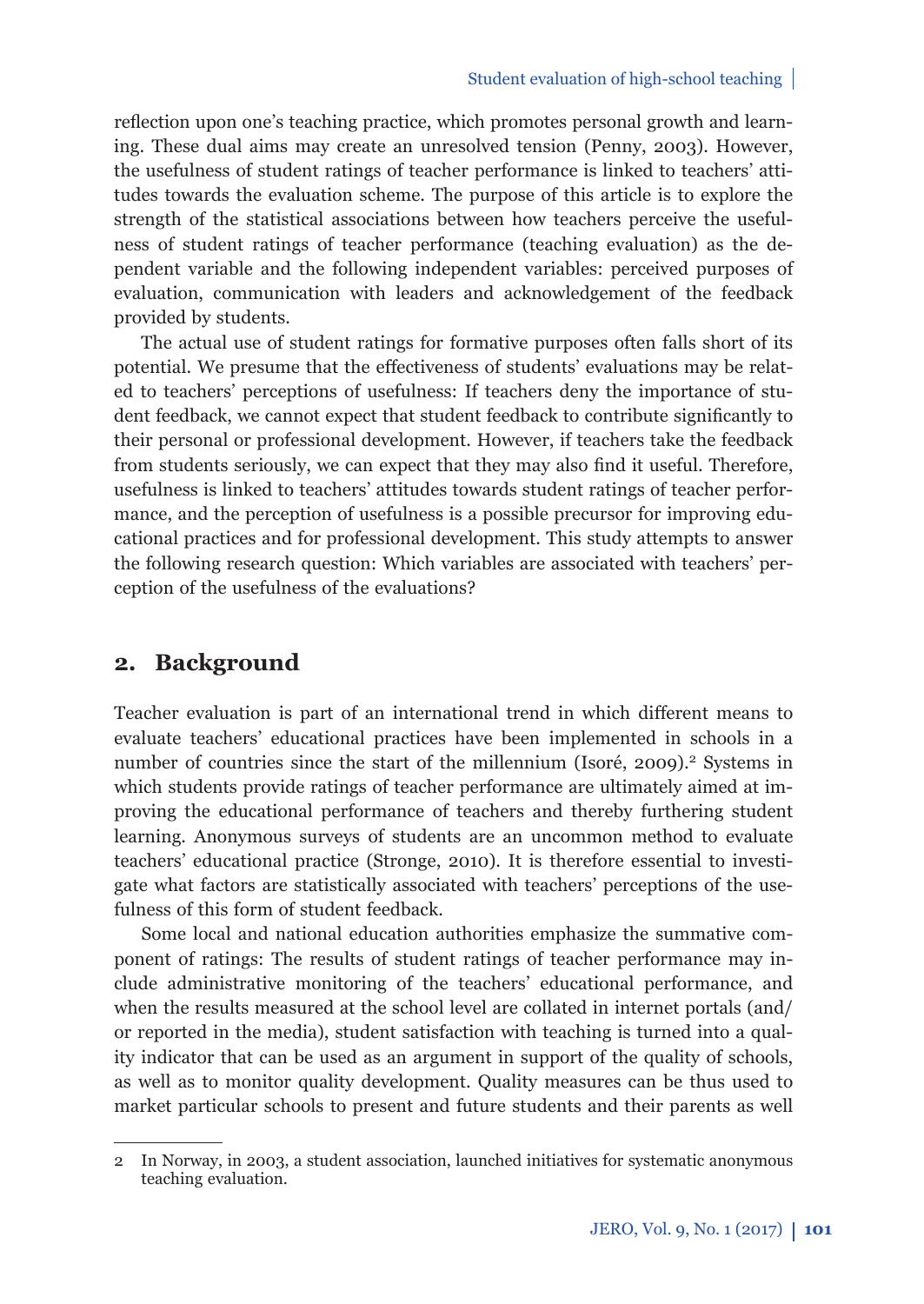as providing evidence for institutional accountability for local politicians. From a perspective that emphasizes the professional development of teachers, student ratings of teacher performance can contribute to self-evaluation and reflection upon one's teaching practice, promoting personal growth and learning (Darling-Hammond, Wise, & Pease, 1983; Darling-Hammond, 2013; Day, Flores, & Viana, 2007). However, the proposal to introduce student ratings of teacher performance in schools has met with resistance (Avalos & Assael, 2006; Flores, 2010; Elstad, Lejonberg, & Christophersen, 2015), and the claim that a teacher's teaching evaluation data, value-added data and observation data could promote professional development remains controversial (Isoré, 2009; Smylie, 2014).

The *Organisation for Economic Co-operation and Development* (often abbreviated OECD) has advised Norway to implement a national framework for teacher evaluation schemes (OECD, 2011), and the central Norwegian Ministry of Education and Research has launched teacher evaluation as a key measure (The Government, 2013). Some high schools have implemented an approach involving an anonymous survey among students. The results of this survey are used in conversations between the teachers and their leaders as a starting point for each teacher's professional development work. It is interesting to investigate what factors are associated empirically with how teachers perceived the usefulness of an evaluation process in which students evaluate their teachers' educational practices using anonymous surveys. For student ratings of teacher performance to contribute positively to the teachers' reflections on their own potential for professional improvement (what they are doing successfully and less successfully), it is essential to understand the antecedents of the usefulness of student ratings of teacher performance as perceived by teachers. Since teachers' perceptions are assumed to depend on the context, we focus here on exploring factors that are statistically associated with the measured usefulness through systematically analyzing teacher perceptions in a particular context.

### **3. Theoretical framework**

Student evaluation of teachers' performance (teaching evaluation) has been an active field of study for more than 80 years (Clayson, 2009). However, student ratings of teacher performance have been and are still a contested topic in educational practice and among educational researchers (Jong & Westerhof, 2001; Millman & Darling-Hammond, 1989; Stronge, 2010; Clayson, 2009; Aleamoni, 1987; Feldman, 2007; Kulik, 2001; Svinicki & McKeachie, 2011; Theall & Franklin, 2007; Tuytens & Devos, 2014). There is a huge body of research concerning student ratings of teaching quality, examining their validity and their popularity (for instance, Costin, Greenough, & Menges, 1971; Abrami, d'Apollonia, & Cohen, 1990; Benton & Cashin, 2014). Wright and Jenkins-Guarnieri (2012) find that student ratings of teacher performance appear to be valid, while other scholars express doubts (e.g.,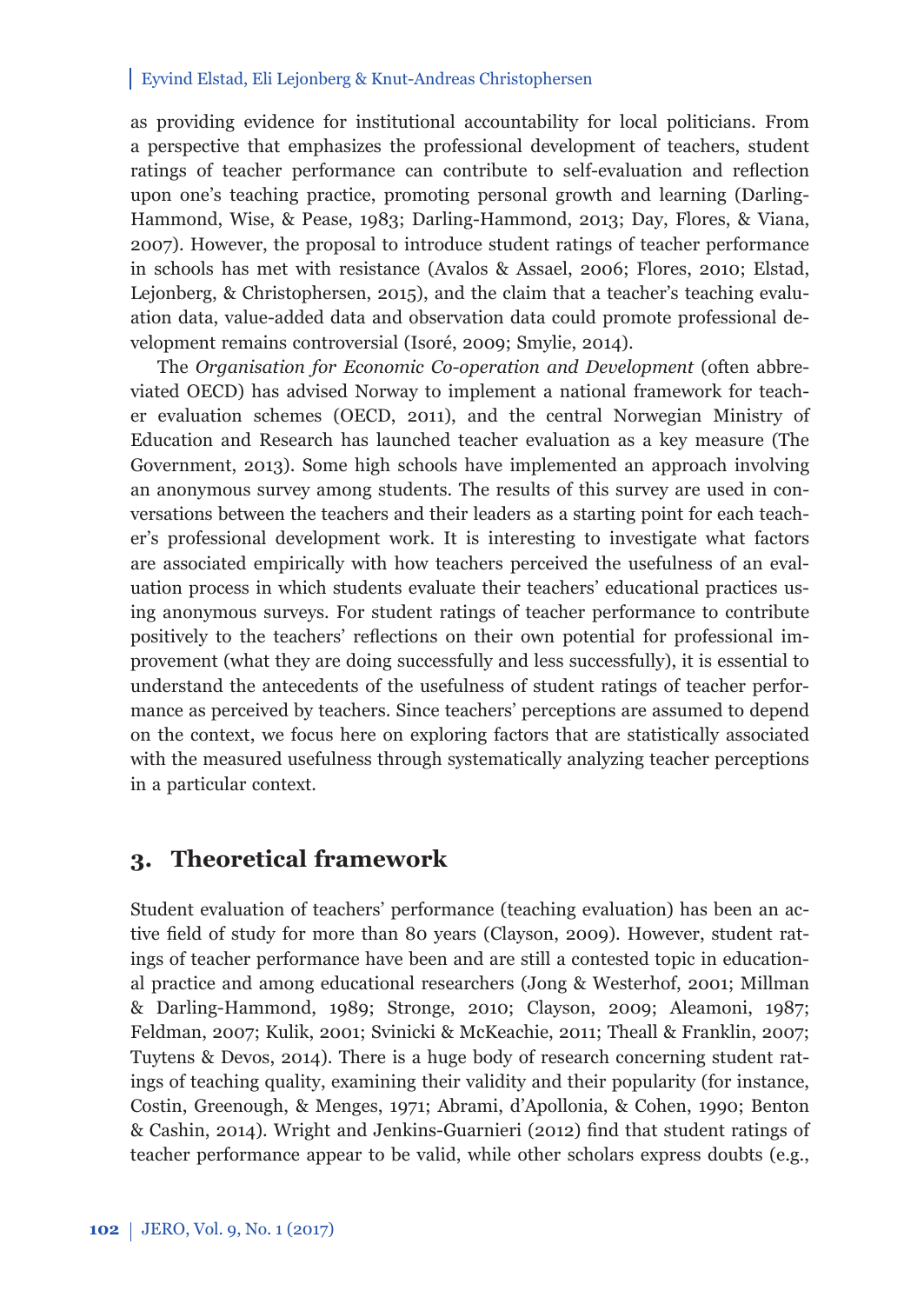Greenwald & Gillmore, 1997). Whether ratings of teaching quality by students are reliable and valid is still an open question, although some progress has been shown in these measures; our investigation focuses on the potential of student ratings of teacher performance to inform professional development, rather than on their validity. Benton and Cashin (2014) and Spooren, Brockx and Mortelmans (2013) have summarized research on student ratings in higher education; they have found that the utility and validity of these measures should continue to be called into question. Nevertheless, student ratings are used as a measure of teaching performance in almost every institution of higher education, throughout the world (Zabaleta, 2007; Marsh, 2007). Therefore, improvement of evaluation practices is important.

Many factors are found to affect student ratings of teachers (Eagly, Ashmore, Makhijani, & Longo, 1991; Patzer, 2012). Several unintended consequences have been identified; for instance, teachers may seek popularity by raising grades (Anderson, 2002; Murray, 1997), while student ratings also depend on the subject taught (Feldman, 1978), physical attractiveness (Eagly et al., 1991), and gender (Boring, Ottoboni, & Stark 2016a). Even the ability of students to evaluate teaching practices has been called into question (Weems & Rogers, 2010). Although the validity of these ratings has been challenged, nevertheless student evaluations of individual teachers do provide student perspectives on educational practice. Meanwhile, little has been written about teachers' perceptions of the usefulness of evaluations done anonymously by high school students (Peterson, 2000; Ellett & Teddlie, 2003; Marzano & Toth, 2013). Therefore, this study focuses on how teachers perceive high school students' ratings of their teaching.

Teachers' perceptions of the usefulness of student ratings of teacher performance is the dependent variable in our theoretical model because we presume that student ratings of teacher performance may foster professional development and educational improvement through feedback and reflection in, on and about practice. The underlying assumption is that the usefulness of student ratings of teacher performance relates to the perceived purposes of the evaluation, characteristics of the school administrators and teachers' regard for the students as appraisers. The following sections identify relevant literature supporting this framework.

#### **3.1 Purpose of the ratings**

In the Norwegian context, the declared premise is that the student ratings should serve formative purposes and are not in themselves a way to monitor performance (GNIST, 2013). This means, for example, that the results from student surveys could be analyzed in a performance review, where a middle manager or the school principal discusses the mean class scores with the teacher in question. It is recommended that such performance reviews focus on the potential for improvement and on issues to work on until the next round of evaluations and performance reviews (Fullan, 2014). However, although the declared purpose is development-oriented, the evaluations can be used informally for staffing decisions or local merit-pay de-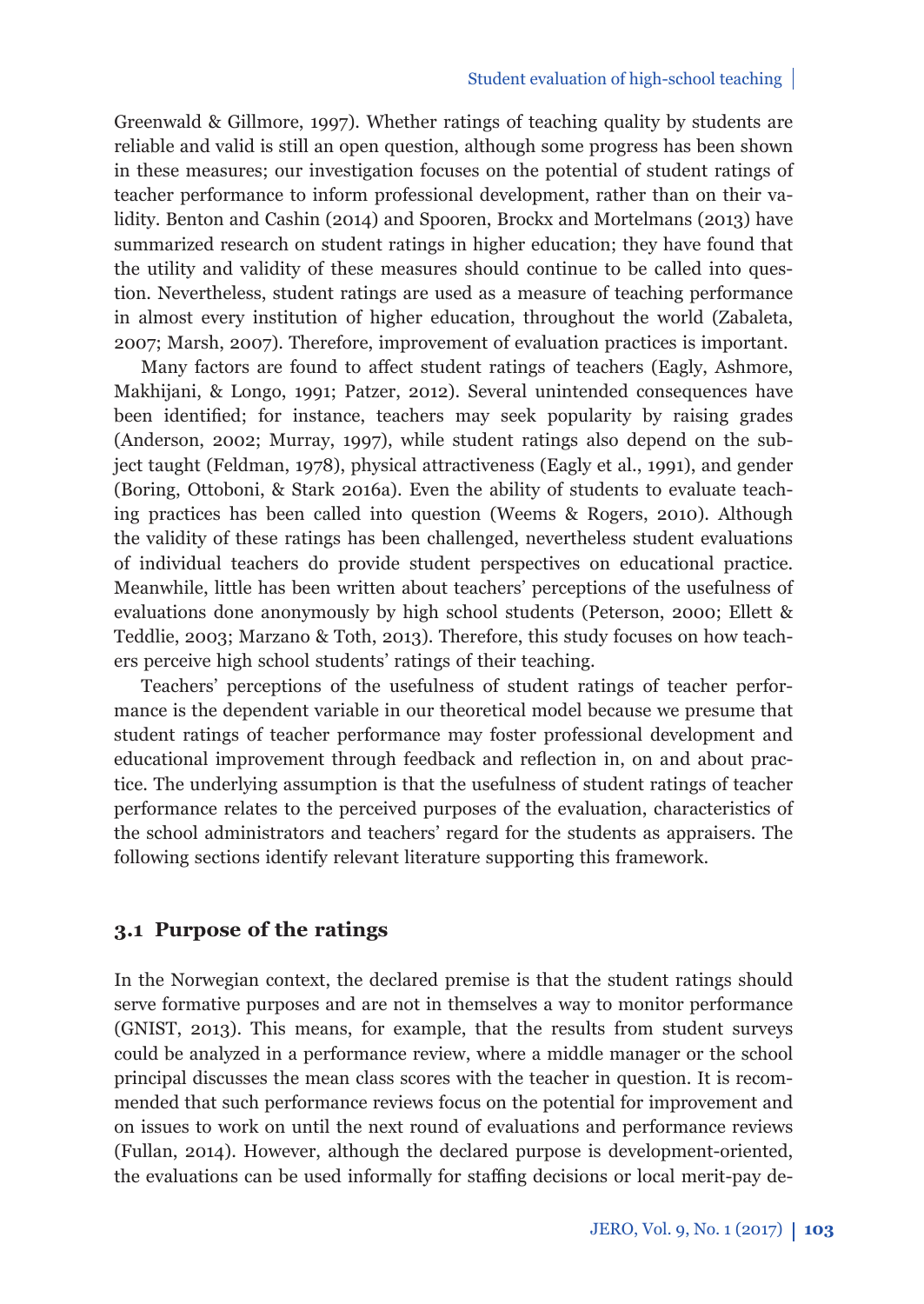cisions. This means that the teachers' perception of the way leadership exercises its role is related to whether the teachers regard the scheme as useful for developing their own efforts as teachers, or whether it is used as a means to control teachers. Indeed, such purposes can be combined (Isoré, 2009; Katsuno, 2010). Others have found that the perception of developmental purposes is important for student ratings of teacher performance to have beneficial outcomes (Deneire, Vanhoof, Faddar, Gijbels, & Van Petegem, 2014; Smylie, 2014). On the contrary, however, Delvaux et al. (2013) found that perceived summative purposes had a small, significant and positive effect on professional development, while formative purposes did not. Recent research has found that teachers' perceptions of the purposes of evaluation are related to the ways they understand the evaluation (Flores, 2012; Katsuno, 2010).

The evaluation context matters (Symposium, 2013). Therefore, this study explores the statistical associations between the perceived usefulness of evaluations, by systematically analyzing teacher perceptions of this issue on the one hand and, on the other, whether teachers perceive the purposes of the evaluation to be to control them or to contribute to their professional development. This gives the following hypothesis (H1): Perceived purpose of student ratings of teacher performance is positively associated with their perceived usefulness of being evaluated.

#### **3.2 Leadership characteristics**

Student ratings of teacher performance are followed up through conversations with the leadership; therefore, school leaders assume overall responsibility for this process. Their role is to communicate the administrative goals and expectations for the school in a way that helps teachers understand what is expected of them (Heck, 1992). Transformational leadership assumes that an understanding of the school's goals will help teachers develop and refine their instructional practices (Leithwood, 1994). Delvaux et al. (2013) found that transformational leadership had no signifi cant effect on professional development, but meanwhile, Tuytens and Devos (2010) found that the principal's vision related significantly to teachers' perceptions of the need for classroom observations to factor into teacher evaluation. Based on this evidence, our second hypothesis (H2) is that clear communication of what is expected of the teachers will predict whether student ratings of teacher performance are perceived as useful.

#### **3.3 Acknowledgement of students as evaluators**

One major concern in this area involves the validity and the reliability of student opinion on teaching (Greenwald, 1997). In general, teachers tend to agree that student ratings are an acceptable means of assessing institutional integrity, and that they may be useful for administrative decision-making. The extent to which stu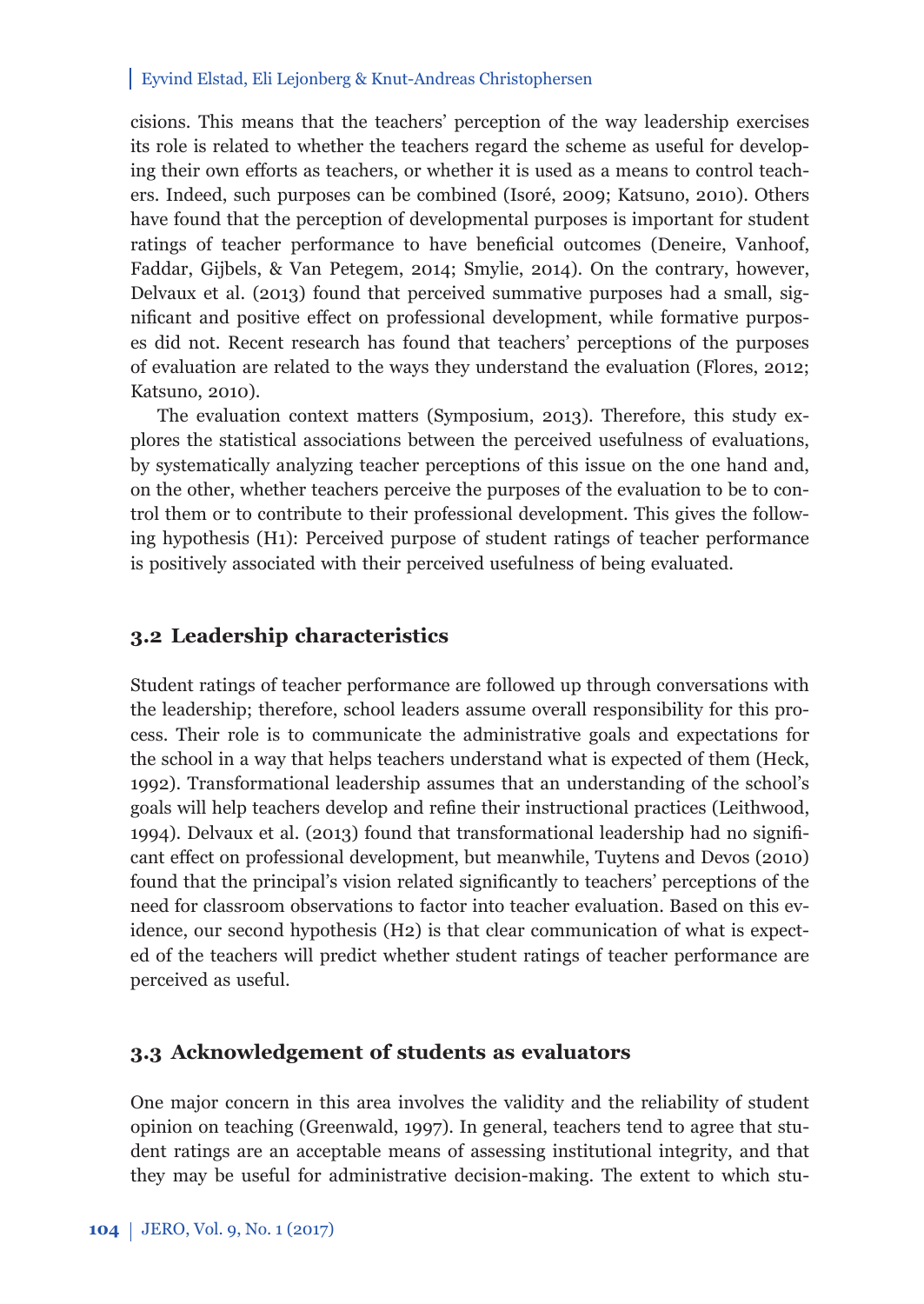dents are able to provide appropriate teacher evaluations may depend on their maturity. Students in high schools may report a mixture of mature and immature assessments of their teachers' educational practices. Teachers who have a good relationship with their students may more easily have confidence in students' judgements of their teaching quality than teachers who have a less positive relationship with their students. Good relationships between teachers and students are regarded as a significant feature of quality schools (Hughes, Cavell, & Wilson, 2001; Bryk & Schneider, 2002). Others have found that students' perceptions of teaching differ with age (Bakx, Koopman, de Kruijf, & den Brok, 2015). In our context, we expect that the level of acknowledgement of the students' feedback will predict the level of perceived usefulness of the student ratings of teacher performance (H3).

## **4. Design and sample**

The educational authorities in Norway have proposed a trial arrangement of teacher evaluations. This approach, which includes anonymous surveys of students and, typically, follow-up through individual conversations and group sessions for each discipline, is widely regarded as representing best practices and therefore provides an interesting model for further trials and a subsequent pilot study. Teachers' unions and representatives have endorsed the implementation of this scheme in the county under investigation, which is identical for the various schools in the county. For this study, we selected five high schools with general studies programs spread out over the entire county. A comparison by gender (56 % female teachers, 44 % male teachers) and age (47 years on average) shows that this sample from this county is well-aligned with the characteristics of the general population of high school teachers in Norway. Students in these schools perform at approximately the national average in key disciplines, and to some extent better than the national average. The average age among the teachers is somewhat higher than the average of all teachers in general studies programs, while the gender distribution is approximately equal to that of the reference population (teachers in general studies programs in this county). All five of the schools included in the purposive sample are regarded as well-established and well-managed, with a workforce that has remained relatively stable over several years. The empirical patterns that emerge from our study may thus provide some insight into statistical associations between the dependent variable and the independent variables in these types of schools. We also assume that these patterns are valid beyond our actual sample.

The study was implemented by one of the authors of this article using the occasion of joint mandatory meetings with various teachers. The main features of the study were explained, and the teachers were informed that participation was voluntary. All the respondents ( $N = 268$ ) are teachers of students at high school (age 16– 18) who had been through the student ratings of teacher performance process at least once. None of the teachers present at the time of the data gathering exercised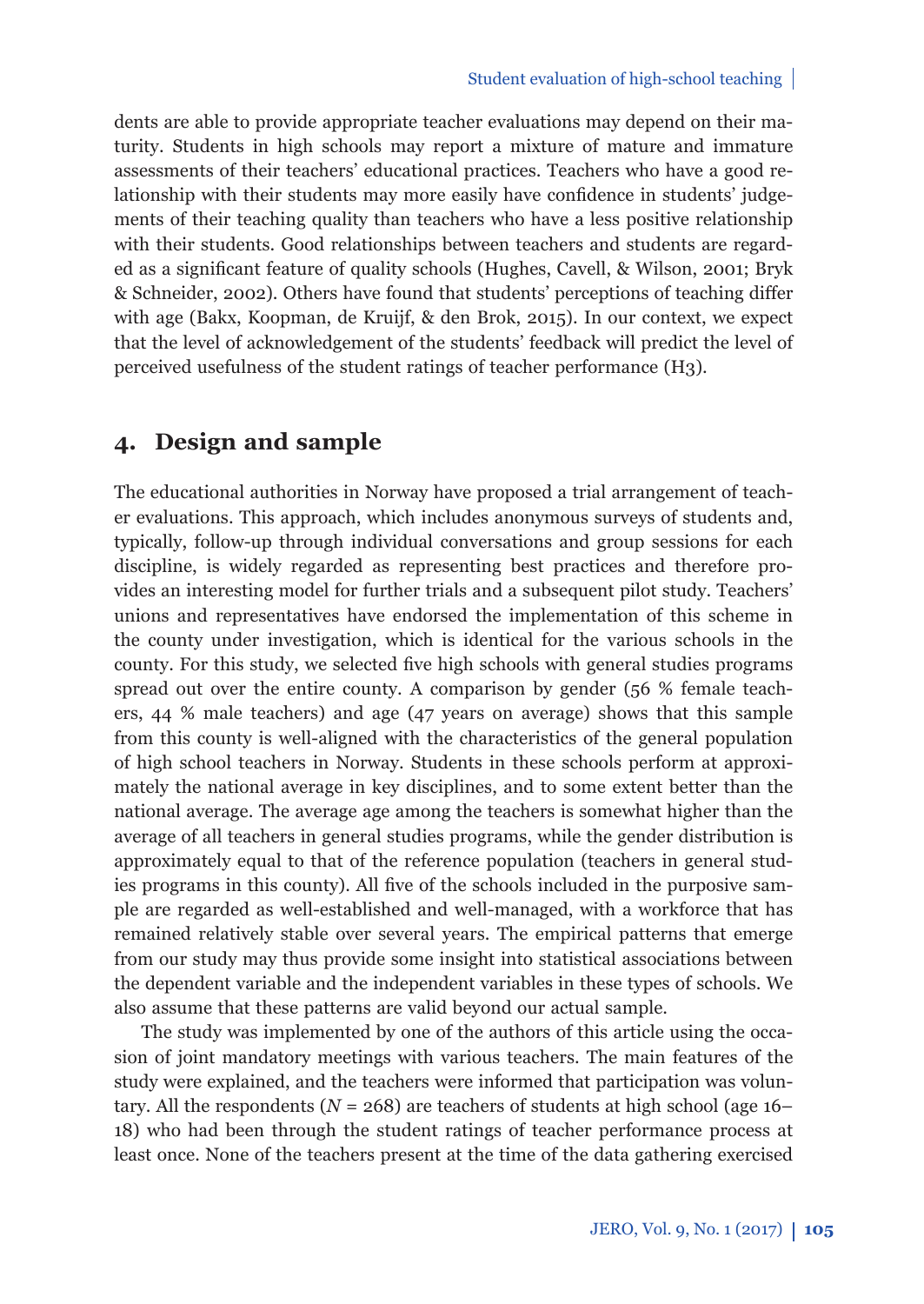their right to decline to participate, and the response rate was therefore 89.33 %  $(n = 255)$  in four of the five schools, based on the teachers' availability.<sup>3</sup> The teachers completed a paper-based questionnaire, in which they ticked off pre-determined response alternatives. The teachers entered no information that could reveal their identity, and the survey is thus fully anonymized. We may therefore assume that the teachers have entered truthful and well-considered judgments in completing their responses, and that the sample is representative of teachers in the county.

#### **4.1 Measurement instruments**

A questionnaire was constructed based on measurement instruments previously adopted in the literature. In this survey, teachers responded to items on a 7-point Likert scale, where the alternative 4 represented a neutral midpoint: "How strongly do you agree with the statements below? Rank your responses from 1 (*fully disagree*) to 7 (*fully agree*)." Each concept was measured using three or four items. The analysis reported in the following is based on eight measurement instruments. The internal consistency (Cronbach's alpha) for each concept is satisfactory; Cronbach's alpha varies between .88 and .92. The concepts, items and Cronbach's alpha  $(\alpha_c)$  for the concepts are represented in Table 1, below.

### **4.2 Analysis**

Structural equation modelling (SEM) was used to analyze the relationships between the variables. SEM is suitable for confirmatory factor analysis and path analysis (Kline, 2005). Assessments of fi t between the model and the data are based on the following indices: root mean square error of approximation (RMSEA), normed fit index (NFI), goodness-of-fit index (GFI) and comparative fit index (CFI). Values of RMSEA  $\leq$  .05 and NFI, GFI and CFI  $>$  .95 indicate good fit and RMSEA  $\leq$  .08 and NFI, GFI and CFI  $> 0.90$  indicate acceptable fit (Kline, 2005).

The measurement and structural models were estimated with IBM SPSS Amos 22. The values of RMSEA, NFI, GFI and CFI indicate that the structural model in Figure 1 has an acceptable degree of fit. Ellipses represent the latent variables, circles represent measurement errors and rectangles represent the observed measured variables. The structural model consists of terms with paths (arrows) between them. The path arrows indicate theoretical common causes, while the figures (standardized regression coefficients) reflect the measured strength of the connections. The strength increases together with the numerical value.

<sup>3</sup> In one school, an extraordinary situation occurred that obligated some of the personnel to be elsewhere on the day that the survey was scheduled to take place. As a result, only 13 of the 43 teachers that made up the permanent teaching staff of this school participated. However, we have no reason to believe that this situation has given rise to a sampling bias because of the approximately random process of selection.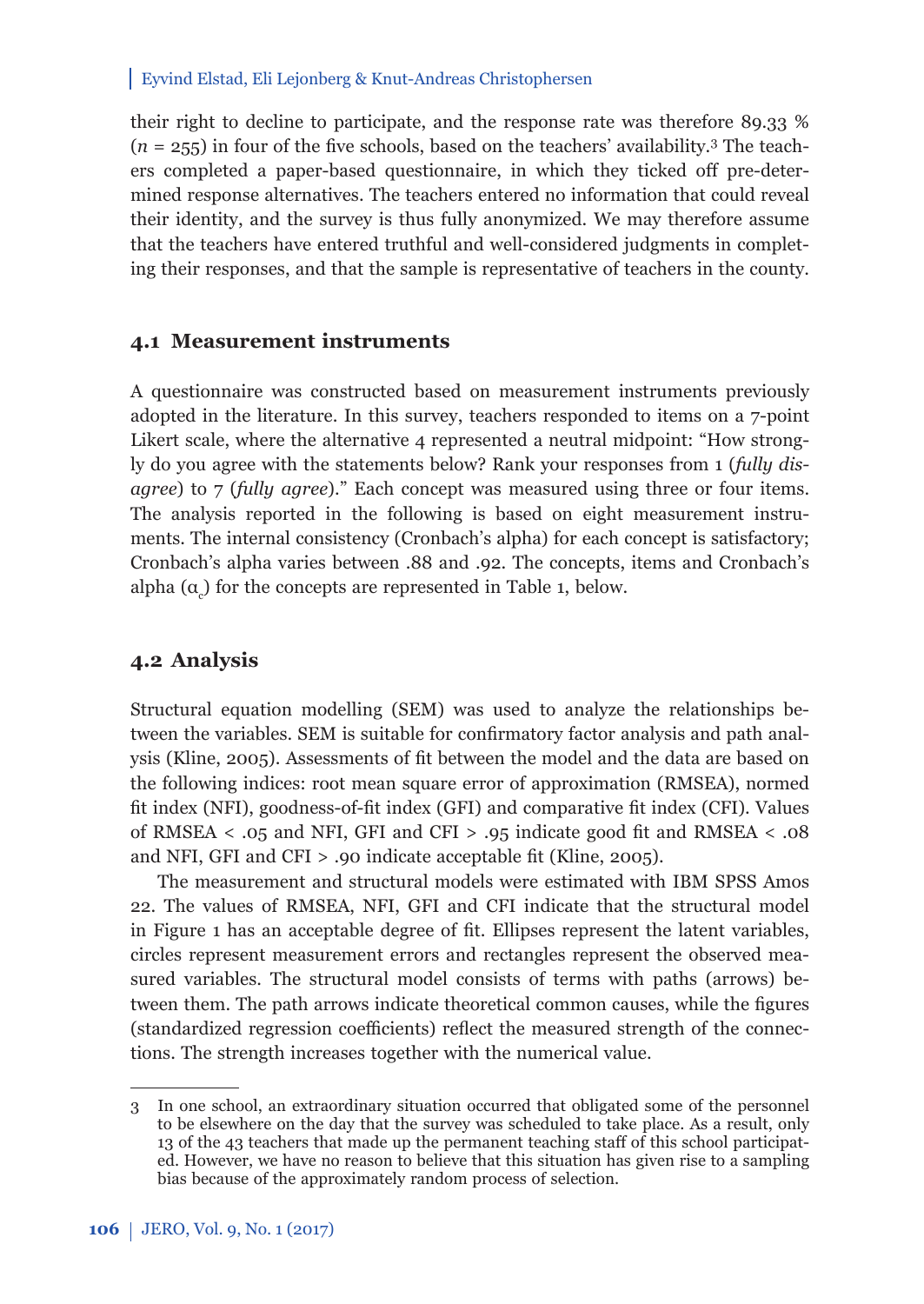| Perceived usefulness of student ratings of teacher performance, $a_{\rho} = .90$<br>From Mo, Conners, & McCormick (1998); Heneman III, & Milanowski (2003)  | M    | SD   |
|-------------------------------------------------------------------------------------------------------------------------------------------------------------|------|------|
| I learn a lot from student ratings of teacher performance.                                                                                                  | 3.78 | 1.46 |
| Student ratings of teacher performance help provide insight into aspects of my<br>teaching that I need to develop.                                          | 4.31 | 1.45 |
| Student ratings of teacher performance help me learn more about what my strengths<br>are in terms of teaching.                                              | 4.4  | 1.46 |
| I have a clear idea of what is expected of me, thanks to the feedback I receive from<br>the student ratings of teacher performance.                         | 3.79 | 1.54 |
| Perceived developmental purposes of student ratings of teacher perfor-<br>mance, $a_s = .92$<br>From Kelly, Ang, Chong, & Hu (2008)                         | М    | SD   |
| The purpose of student ratings of teacher performance is to help teachers in their<br>professional development.                                             | 4.33 | 1.67 |
| The purpose of student ratings of teacher performance is to help teachers in the<br>execution of their profession.                                          | 4.34 | 1.60 |
| The purpose of student ratings of teacher performance is to provide teachers with<br>better insight into their own teaching.                                | 4.88 | 1.53 |
| Perceived control purposes of student ratings of teacher performance,<br>$\alpha_{\rm c} = .88$<br>From Kelly et al. (2008)                                 | М    | SD   |
| The purpose of student ratings of teacher performance is to obtain an overview of<br>which teachers are good and which are poor.                            | 3.47 | 1.80 |
| The purpose of student ratings of teacher performance is to establish competition<br>among the teachers.                                                    | 2.34 | 1.62 |
| The purpose of student ratings of teacher performance is to monitor the teachers'<br>classroom work.                                                        | 3.96 | 1.92 |
| Acknowledgement of the feedback from students, $\alpha_{\rm c}$ = .88                                                                                       | М    | SD   |
| From Kelly et al. (2008)                                                                                                                                    |      |      |
| I trust the judgement of those students who contribute to the evaluation of my teach-<br>ing.                                                               | 4.28 | 1.56 |
| Those students who contribute to the evaluation of my teaching are competent to<br>evaluate my teaching.                                                    | 4.08 | 1.60 |
| Those students who contribute to the evaluation of my teaching have sufficient in-<br>sight into the teaching profession to evaluate the work of a teacher. | 3.06 | 1.54 |
| Perceived clear communication with the school leadership, $\alpha_{\rm c}$ = .90                                                                            | М    | SD   |
| From Hulpia, Devos, & Rosseel (2009)                                                                                                                        |      |      |
| The communication by the leadership of this school is generally clear and under-<br>standable.                                                              | 4.64 | 1.50 |
| The communication with the leadership helps me understand what is expected of<br>me.                                                                        | 4.68 | 1.37 |
| The communication with the leadership helps me understand the goals that the<br>school seeks to achieve.                                                    | 5.01 | 1.30 |

### Table 1: Concepts, Cronbach's alpha, item wording, item means and standard deviations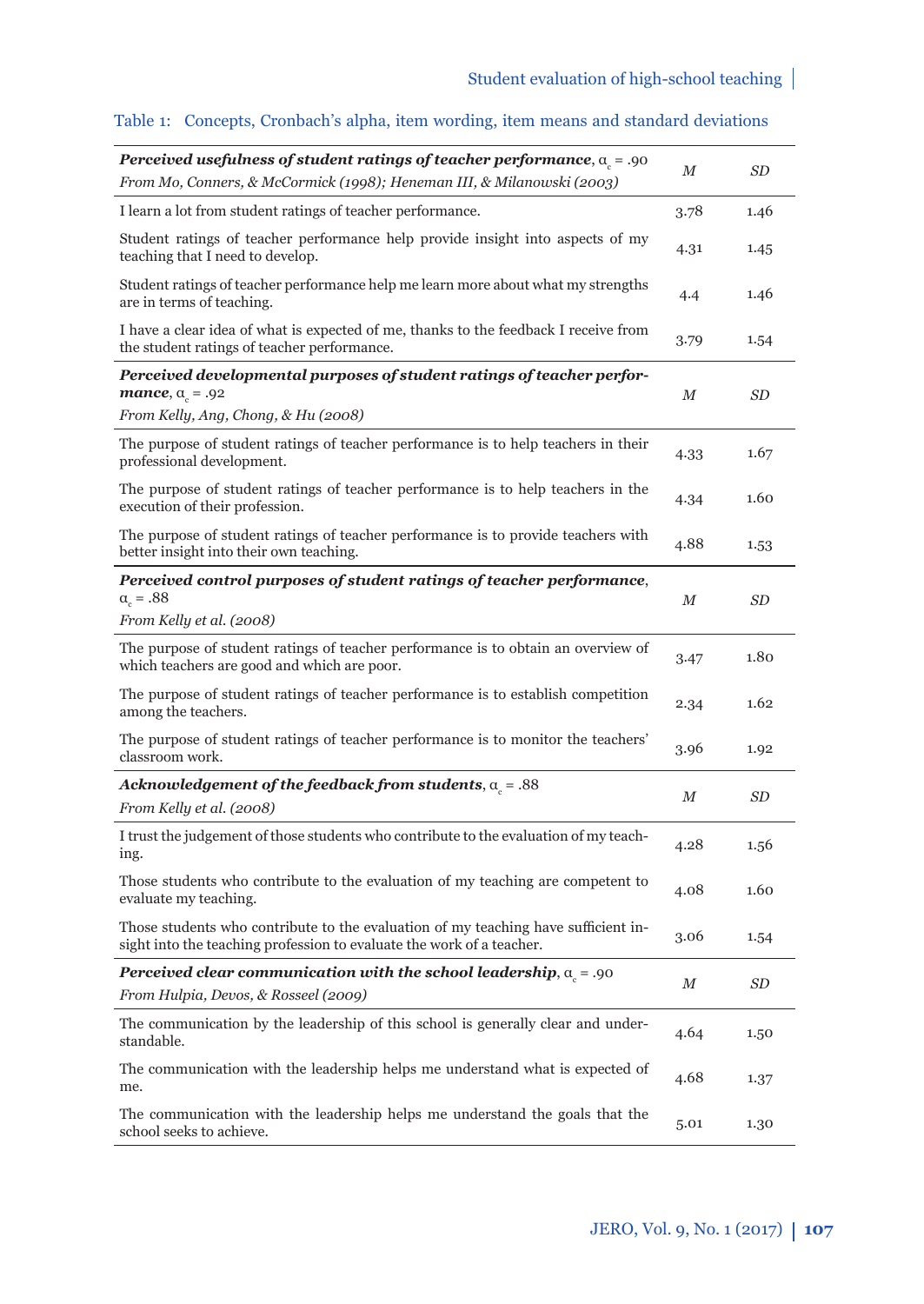



*Notes.*  $N = 206$ . PUA = Perceived usefulness of being evaluated; CC = Perceived clear communication with the leadership; PDP = Perceived developmental purposes of teacher evaluation; PCP = Perceived control purposes of teacher evaluation; TS = Acknowledgement students as relevant evaluator. Standardized estimates are RMSEA = 0.035, NFI = .945, CFI = .989, and GFI = .931.

# **5. Results**

The structural equation models show which factors are statistically associated with the concept of perceived usefulness (PUA). First, perceived usefulness is clearly associated with the teachers' acknowledgement of the students' feedback ( $b_{(TS\rightarrow PUA)}$  = .26). Moreover, the analysis shows that teachers' perception of clear communication with the school leadership is strongly associated with perceived usefulness of the student ratings of teacher performance ( $b_{(CC\rightarrow\text{PIIA})}$  = .29). Furthermore, the model shows strong and positive associations between perceived developmental purposes of student ratings of teacher performance and acknowledgement of students' feedback ( $r_{(PPP\leftrightarrow TS)} = .52$ ), and also between perceived developmental purposes of student ratings of teacher performance and perception of clear communication of goals ( $r_{(PPP \leftrightarrow CC)} = 0.30$ ). Perceived developmental purposes of student ratings of teacher performance are positively associated with perceived usefulness of student ratings ( $b_{(PPP\rightarrow PUA)} = .32$ ) and negatively associated with perceived control purposes  $(r_{(PPP\leftrightarrow PCP)} = -.51)$ . However, those teachers who gave lower assessments of these aspects tended to give higher ratings of the perceived control purposes of student ratings of teacher performance  $(r_{(PCP \rightarrow CC)}: = -.24$  and  $b_{(PCP\rightarrow TS)}$  = -.27). In other words, at least two groups of teachers can be identified: (a) those who appreciate student ratings of teacher performance, have positive atti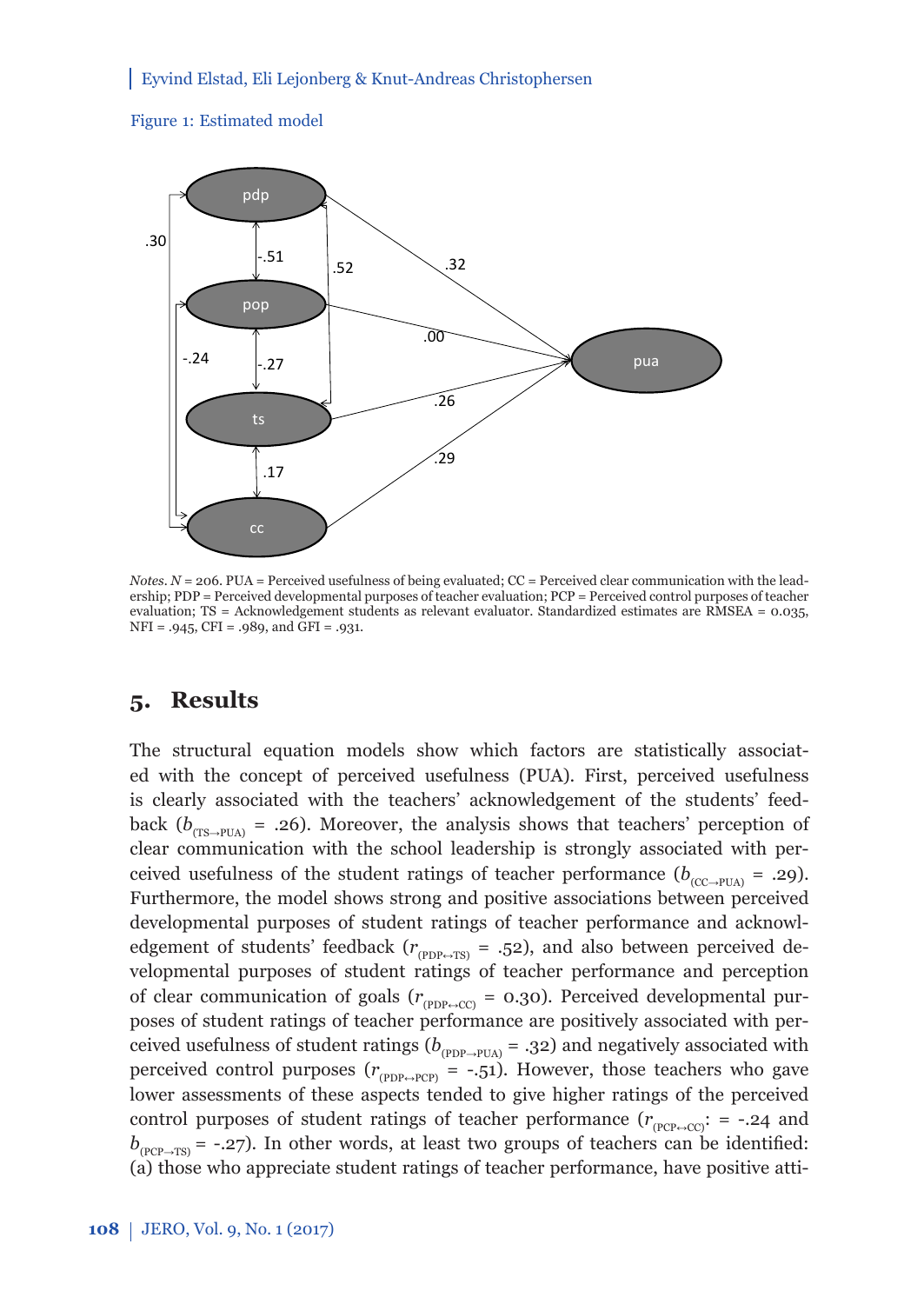tudes towards the developmental purposes of the evaluations and the school leaderships' communication of goals, and also acknowledgement of students' feedback on the one hand; and (b) those who rate the usefulness of student ratings of teacher performance lower, consider student ratings of teacher performance as an instrument to obtain an overview of which teachers are good and which are poor, and do not experience clear communication from school managers.

## **6. Discussion**

The purpose of this study was to explore the factors that are statistically associated with the perceived usefulness of having students evaluate teaching anonymously. First, these results provide an empirical basis for suggesting that the exercise of leadership by school administrators can have a positive effect on teachers' perceptions of the usefulness of this approach. In a Norwegian context, positive effects of student ratings on teacher performance could only be seen if teachers themselves accept a scheme in which someone is keeping tabs on them, that is, if the school leadership has access to information about how the students perceive the quality of their teaching (in the form of the teachers' average scores on some quality indicators). The beneficial effects of this procedure therefore depend on teachers' attitudes towards it. However, institutionalized feedback may bring unintended consequences, such as for instance grade inflation (Greenwald & Gillmore, 1997) and gender bias (Boring et al., 2016a). Further, student evaluations of teaching (mostly) do not measure teaching effectiveness and other behavior aimed at improving ratings rather than educational outcomes. The perceived usefulness of student ratings of teacher performance is not automatically related to improvements in teaching effectiveness (Boring et al., 2016b). How is perceived usefulness related to learning and under which conditions? How can student ratings of teacher performance improve educational practices and their professional development programs and under what conditions might they impede real quality improvements? All of these issues are avenues for further research.

Indeed, tensions related to student ratings of teacher performance are evident within Norway as well. The ability of students to evaluate teaching practices has been questioned, asking in particular whether students evaluate the teaching or the teacher. In the extension of such arguments, it follows that teachers might seek popularity  $-$  by raising grades, for instance  $-$  to get better evaluations. However, the relevant teachers' unions in Norway seem to have accepted student ratings of teacher performance as part of a system of national student ratings of teacher performance. It is relevant to ask under what conditions the unions have accepted this.

As things stand in Norway, schools that have teachers whose educational practices are perceived as very poor by the students will face an intractable problem, unless a teacher has broken laws or regulations of their profession. While the prin-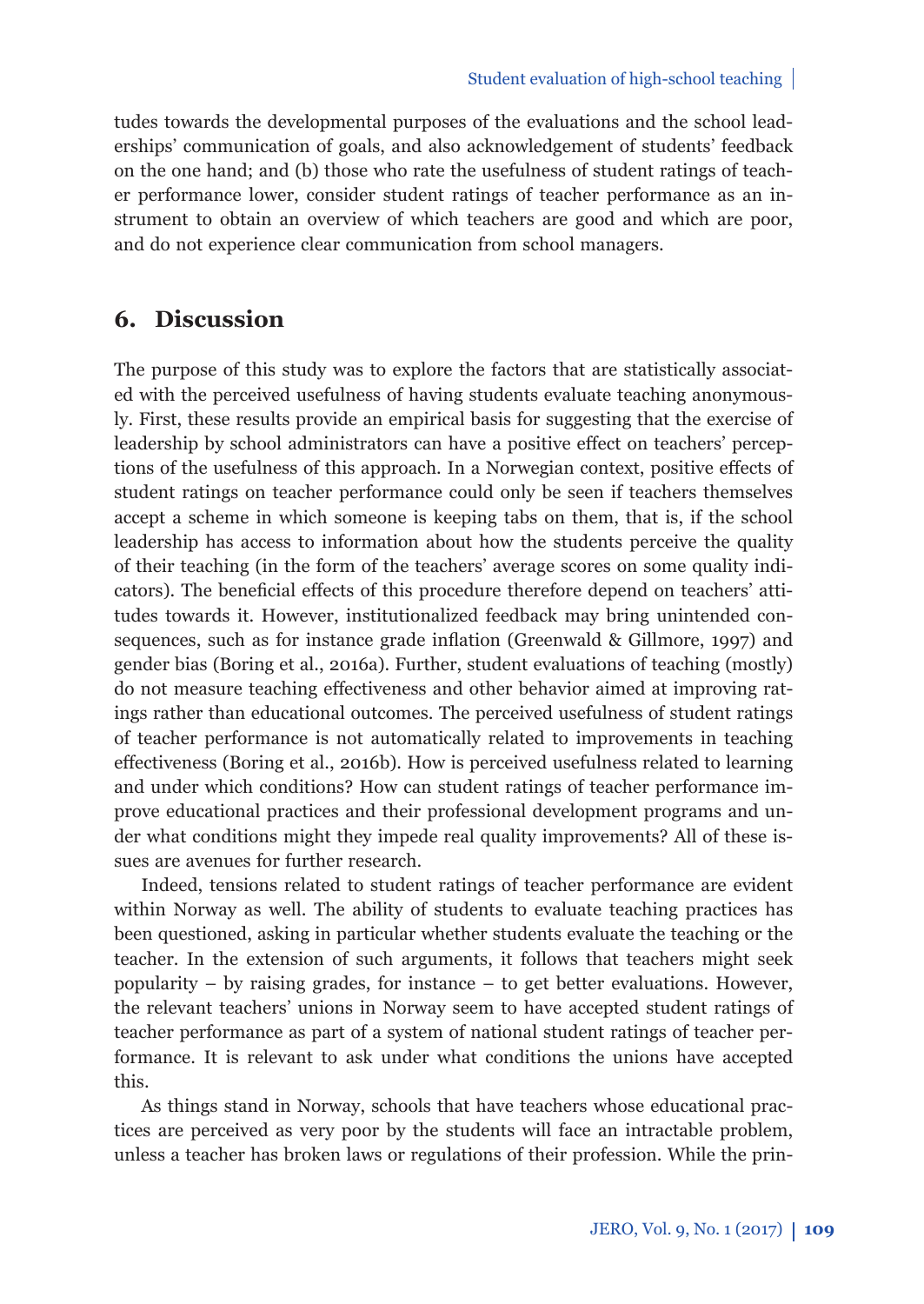cipal has certain leadership prerogatives, a permanently appointed teacher can hardly be dismissed on the basis of nothing more than low scores in student ratings of teacher performance (Eriksen, 2012). In our study, poor scores could be interpreted in terms of cognitive dissonance (Festinger, 1957). Some teachers may think: "I don't care what the students think about my teaching, since they are not academically competent to assess its quality." $4$  The potential beneficial effects of the evaluation system may therefore be weakened if teachers perceive feedback from students as irrelevant. This means that the acceptance the scheme receives will be a key factor in any beneficial effects. In a substantial sense, confidence in the students depends on whether they are seen as providing adequate assessments of the teacher's educational practice. There are studies showing that some groups of students may disparage absolutely everything associated with their schooling (Willis, 1977). In our study, however, there is a moderately strong relationship between the teachers' confidence in their students and their perception of the usefulness of evaluations. This provides grounds to assume that these medium-tohigh achieving students at the upper secondary level are able to play a constructive role in the professional development of teachers. It also shows that relational confidence in the students is a key precondition for student ratings of teacher performance to be seen as valuable for the self-evaluation and reflection upon one's teaching practice. How to encourage teachers to recognize their students' ability to evaluate their educational experience is also a matter of interest. Teachers' confidence in their students' evaluations is negatively related to perceived control purposes of student feedback and positively related to its perceived developmental purposes. This indicates that clear communication about the developmental purposes of student feedback, and consistently using the results in this way, could contribute to teachers' perception that their students' evaluations are useful.

## **7. Limitations**

There are several limitations to this study. This type of analysis has limitations from a conceptual perspective (parsimonious modelling) and in terms of its methodological (cross-sectional) approach. We acknowledge these limitations and argue that they can serve as points of departure for future research. One limitation of this study is the use of self-reported questionnaire data. The subjective component of such data is undeniable, and only a limited number of concepts have been examined. A final limitation is the limited sample of teachers. Overall, these shortcomings provide several directions for future research.

Multiple factors are related to more detailed aspects of teachers' behavior. Longitudinal and quasi-experimental studies are needed in order to find causal effects. Cross-sectional studies can only provide a momentary glimpse of a phenomenon, and they do not allow for the testing of causal relationships between the de-

<sup>4</sup> Interview quote from the study Garmannslund et al. (2008).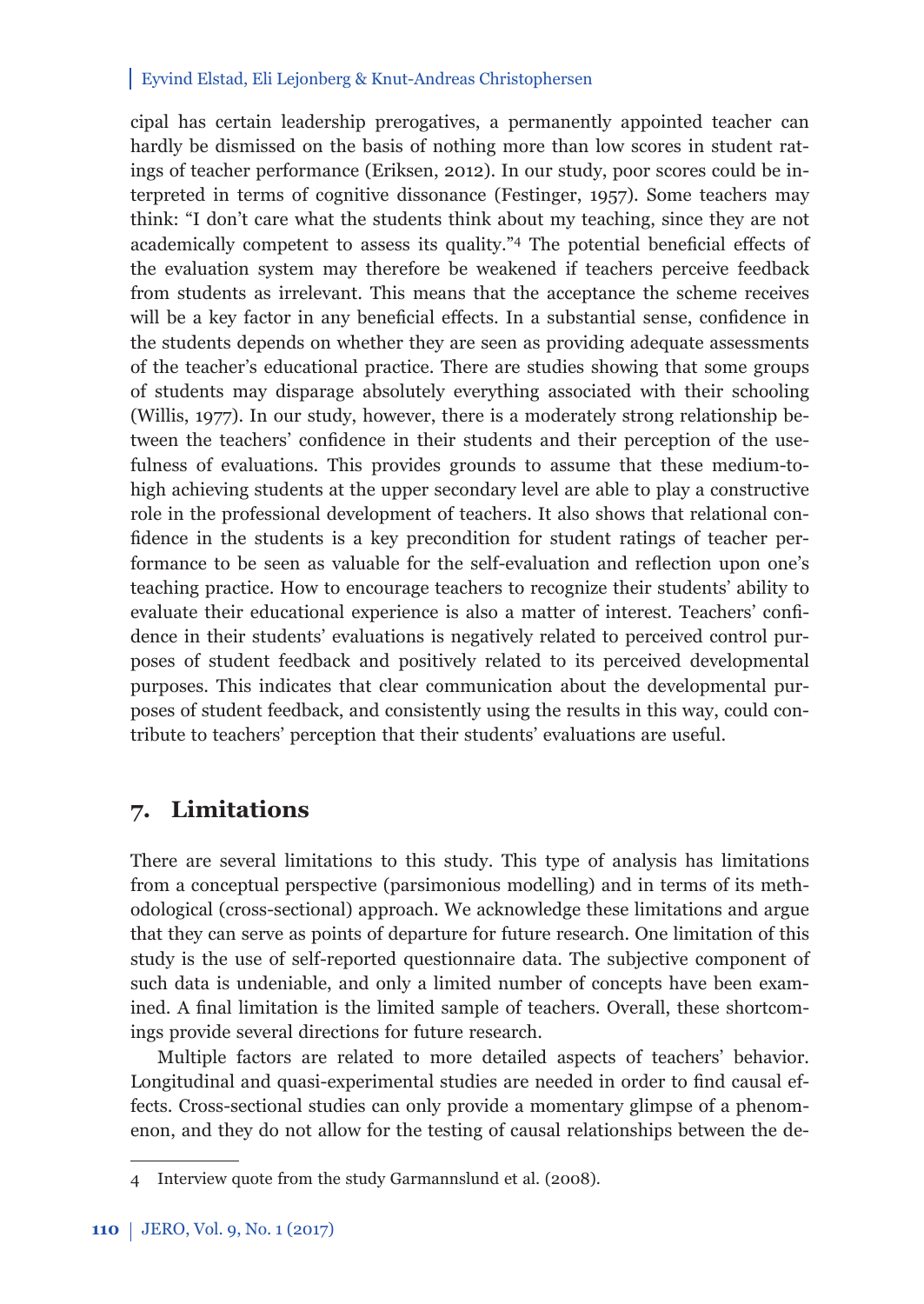pendent and independent variables. Reversed causation may play a role, which implies that the direction of the arrows in the models could go in the opposite direction. Omitted variables may have influenced the overall situation, and variables that are missing from the model could be important. For instance, such factors as whether the school culture is characterized by openness to different approaches to teaching, as well as levels of trust between teachers and school leaders or between students and teachers, could affect the perceptions of an evaluation system. More longitudinal research is needed in order to address the complexity of the interactional dynamics between leaders and teachers and how they are related to teacher motivation (Firestone, 2014).

# **8. Implications for practice and further studies**

Despite its limitations, this study contributes to our understanding of the factors that are related to teachers' perceptions of the usefulness of student ratings of teacher performance. The results from this study contribute to knowledge about the conditions related to teachers' perceptions of the usefulness of student ratings of teacher performance schemes. One such limitation is that we have not distinguished between teachers in vocational and general studies programs; these groups may perceive student ratings of teacher performance differently (Tarrou, 1997), and more research is required in this area. The recruitment of students also varies between these two types of programs. For example, the teachers' judgements of the students' level of maturity, with regard to their ability to provide well-considered feedback, may vary depending on whether the students are in vocational or general studies programs. In addition, the professional culture among teachers in vocational programs is quite different from that characteristic of teachers in general studies programs (Tarrou, 2003). We thus need more research on student ratings of teacher performance in different school contexts.

In its election program, the governing Norwegian Conservative Party has committed itself to permitting students in both lower secondary schools and high schools to evaluate their experience of teaching practices (The Conservative Party, 2013). As a consequence, national initiatives to implement student ratings of teacher performance in lower secondary schools may become relevant as well. Students at the lower secondary level are younger than those in high schools, and some issues remain to be clarified regarding how age is related to the assessment of various aspects of teaching quality, as well as how teachers relate to such feedback from students in younger age groups. However, this is not necessarily a problem; for instance, Fauth, Decristan, Rieser, Klieme and Büttner (2014) showed that student ratings can be useful measures of teaching quality even in a primary school context. Another question is: In what situations will student ratings of teacher performance be deemed meaningless by teachers (Tornero & Taut, 2010)? Future research may help us better understand the potential that student ratings of teach-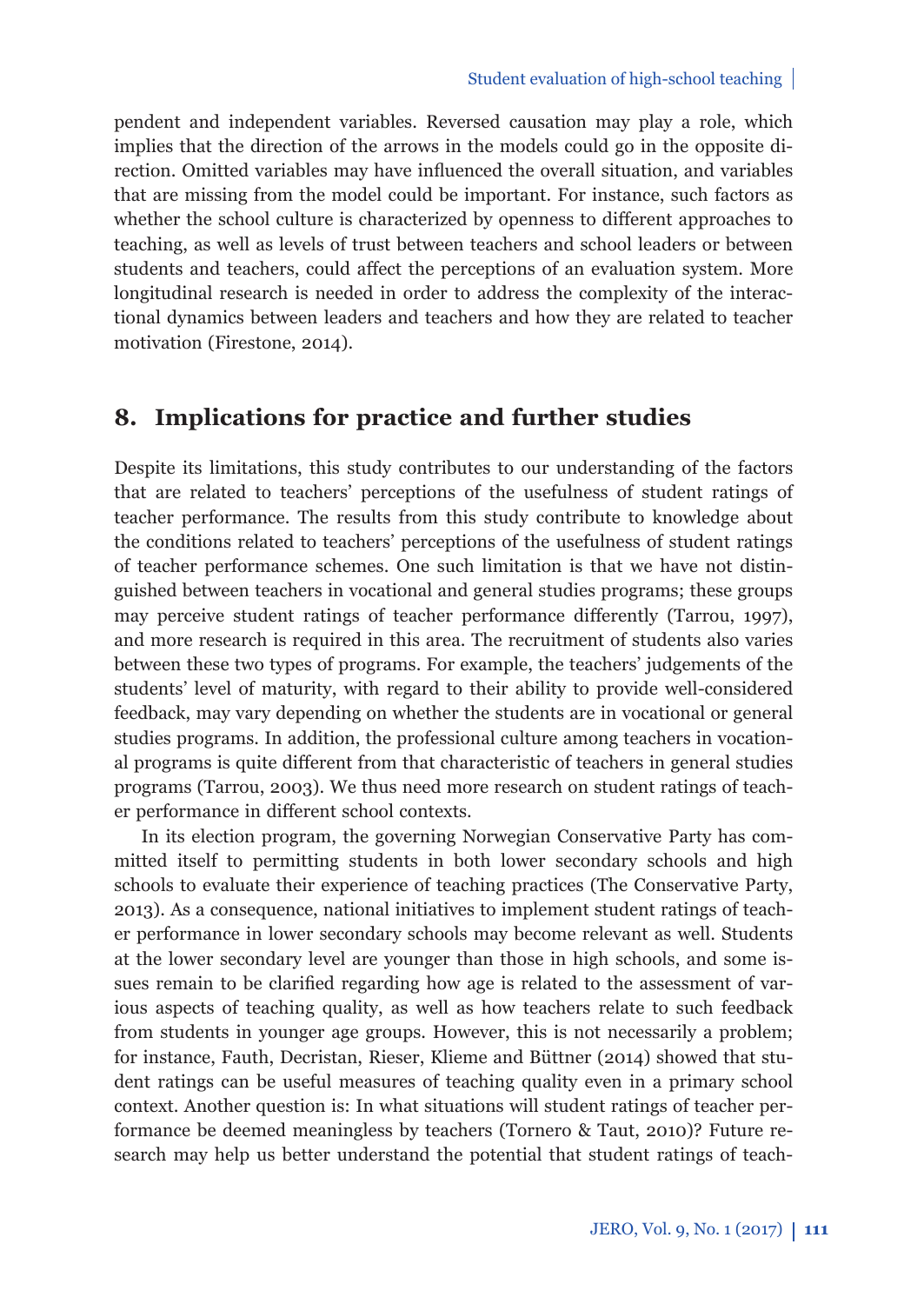er performance may have in contexts other than general studies programs, which have been the focus of this study. We are of the opinion that the context within which student ratings of teacher performance is undertaken may have a significant effect on the way in which those subjects to evaluation respond to their feedback.

There are expectations in policy documents (GNIST, 2013) as well as research literature (Symposium, 2013) that student ratings of teacher performance will help improve educational practice, which in turn will improve students' learning outcomes. To clarify whether a system of student ratings of teacher performance will produce better learning, in a definitive way, would require a research design involving the comparison of a test group and a control group. Today, there is insufficient evidence to conclude that anonymous student ratings of teacher performance of the kind presented in this study will actually produce better learning outcomes, and this remains an issue for future empirical investigation.

We know less about how student ratings, in a teacher performance system, could help develop schools as so-called learning organizations. This study provides a limited empirical basis for assessing how schools can use student ratings of teacher performance, for example, in the subject group's efforts to improve teaching practices or the planning and follow-up of teaching (such as feedback to students on their academic performance). Further research should investigate how student ratings of teacher performance can be followed up through collective processes, of which collaboration among teachers would be a key aspect (Smylie, 2014). Since we suspect that the culture for collaboration among teachers may vary between subject groups, we recommend that a study be composed of several types of academic and vocational subjects to provide a better understanding of the collective or social dimension in the follow-up of student ratings of teacher performance.

Student ratings of teacher performance are only one source of data about teaching and could be used in combination with other sources of information (Hill & Grossman, 2013), for instance, alongside observations and value-added measures. Papay (2012) emphasizes that evaluations must provide teachers with a clear understanding not only of their current success or failure, but also of the practices they need to develop to become more successful with their students. If so, the system should promote continued teacher development to raise the instructional quality of existing teachers. More studies are needed to investigate multiple sources of feedback.

### **9. Conclusion**

Student evaluation of teacher performance will not be effective if the feedback teachers receive misses important components that could contribute to their professional growth. Students see the teachers' teaching practices from a point of view that is quite different from that of colleagues or school administrators. This study has shown that student responses have the potential to provide teachers with use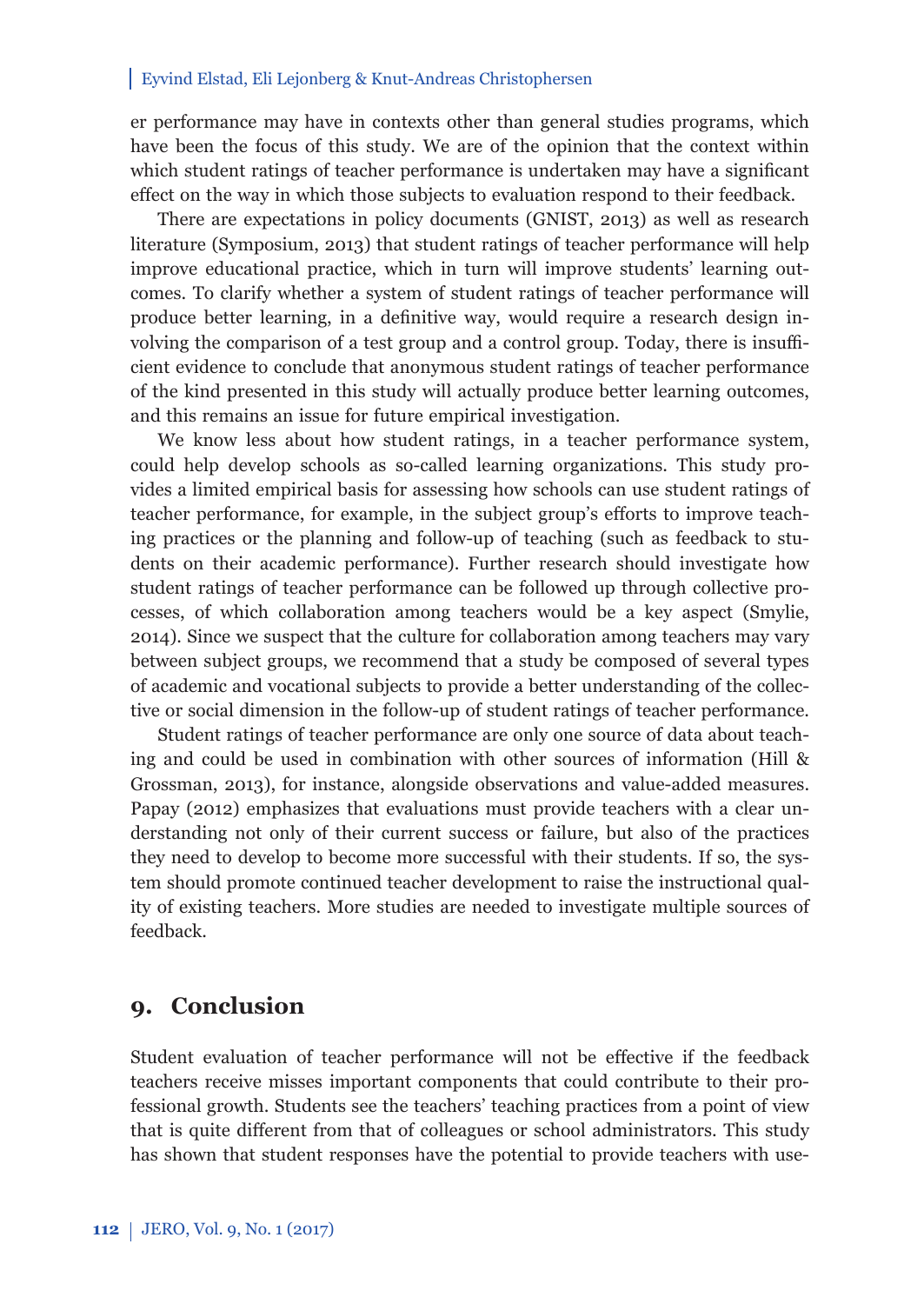ful feedback about their educational practices. However, student ratings of teacher performance are not a magic bullet to enhance teachers' professional development. Using student ratings of teacher performance could become an exercise in navigating through demanding waters. Additional research is needed to clarify the extent of this potential, and how student evaluations can be used together with other data sources to give teachers optimal feedback (Peterson, Wahlquist, & Bone, 2000). How the schools and educational authorities will relate to these challenges is an empirical question that must be answered through more research.

#### **Acknowledgements**

This work was supported by the Research Council of Norway under Grant no. 237863. We thank all participating teachers for their engagement. We also thank two anonymous reviewers for comments made on an earlier draft. Any remaining errors, mistakes and omissions are solely our own.

### **References**

- Abrami, P. C., d'Apollonia, S., & Cohen, P. A. (1990). Validity of student ratings of instruction: What we know and what we do not. *Journal of Educational Psychology, 82*(2), 219–232.
- Aleamoni, L. M. (1987). Typical faculty concerns about student evaluation of teaching. In L. M. Aleamoni (Ed.), *Techniques for evaluating and improving instruction: New directions for teaching and learning* (pp. 25*–*31). San Francisco, CA: Jossey-Bass.
- Anderson, M. (2002). *Evaluating student performance in university level course work: The certification of academic accomplishment reveals a hidden conflict. Retrieved* from http://commons.erau.edu/bollinger-rosado/2002/10th/8/
- Avalos, B., & Assael, J. (2006). Moving from resistance to agreement: The case of the Chilean teacher performance evaluation. *International Journal of Educational Research, 45*(4–5), 254–266.
- Bakx, A., Koopman, M., de Kruijf, J., & den Brok, P. (2015). Primary school pupils' views of characteristics of good primary school teachers: An exploratory, open approach for investigating pupils' perceptions. *Teachers and Teaching, 21*(5), 543– 564.
- Benton, S. L., & Cashin, W. E. (2014). Student ratings of instruction in college and university courses. In M. Paulsen (Ed.), *Higher education: Handbook of theory and research* (pp. 279*–*326). Dordrecht, Netherlands: Springer.
- Boring, A., Ottoboni, K., & Stark, P. B. (2016a). *Student evaluations of teaching are not only unreliable, they are significantly biased against female instructors.* Retrieved from http://blogs.lse.ac.uk/impactofsocialsciences/2016/02/04/studentevaluations-of-teaching-gender-bias/
- Boring, A., Ottoboni, K., & Stark, P. B. (2016b). *Student evaluations of teaching (mostly)* do not measure teaching effectiveness. Retrieved from https://www.math. upenn.edu/~pemantle/active-papers/Evals/stark2016.pdf
- Bryk, A., & Schneider, B. (2002). *Trust in schools: A core resource for school improvement.* New York, NY: Russel Sage Foundation.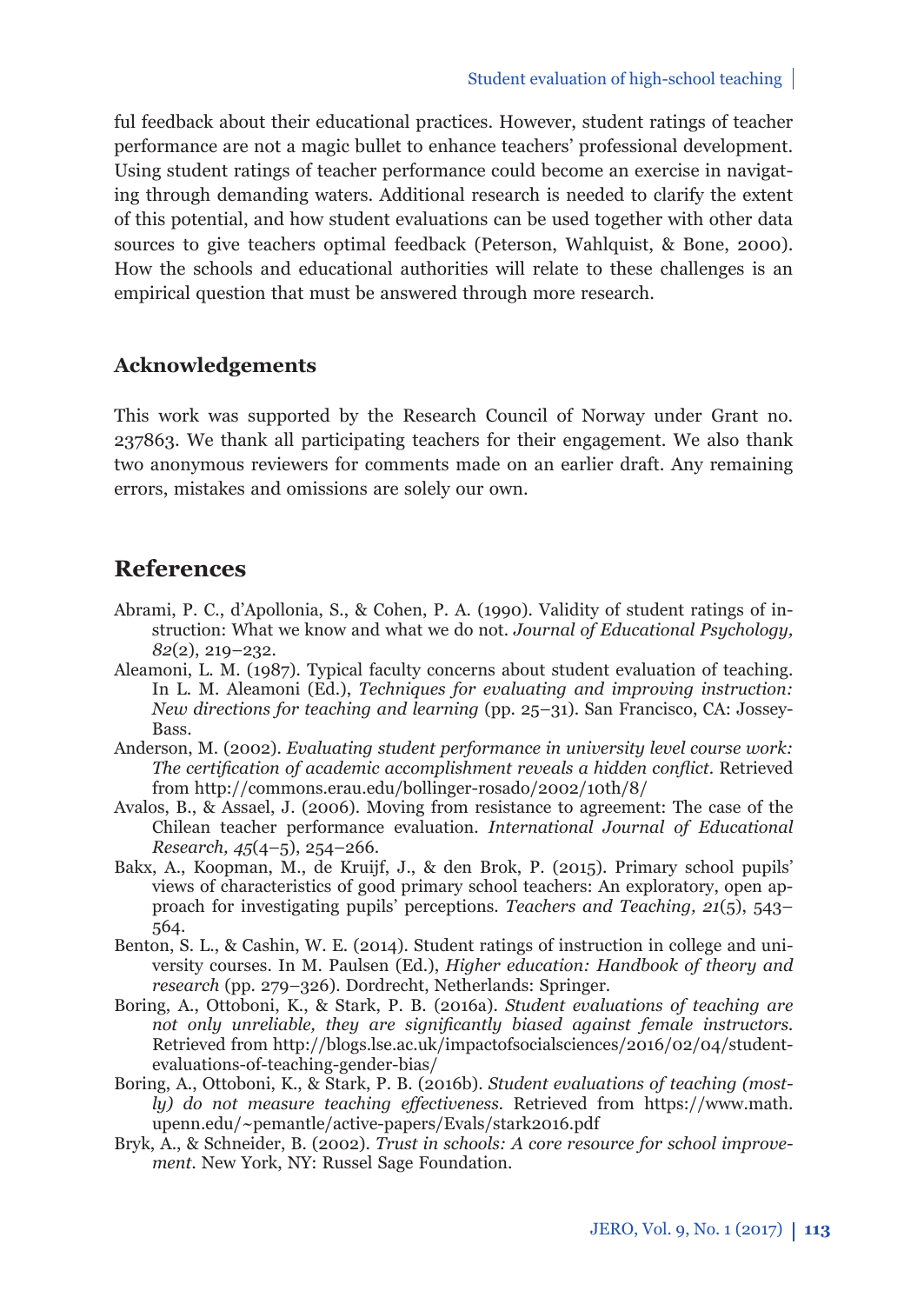- Clayson, D. E. (2009). Student evaluations of teaching: Are they related to what students learn? A meta-analysis and review of the literature. *Journal of Marketing Education, 31*(1), 16–30.
- Costin, F., Greenough, W. T., & Menges, R. J. (1971). Student ratings of college teaching: Reliability, validity, and usefulness. *Review of Educational Research, 41*(5), 511*–*535.
- Darling-Hammond, L. (2013). *Getting teacher evaluation right: What really matters for eff ectiveness and improvement.* New York, NY: Teachers College Press.
- Darling-Hammond, L., Wise, A. E., & Pease, S. R. (1983). Teacher evaluation in the organizational context: A review of the literature. *Review of Educational Research, 53*(3), 285–328.
- Day, C., Flores, M. A., & Viana, I. (2007). Effects of national policies on teachers' sense of professionalism: Findings from an empirical study in Portugal and in England. *European Journal of Teacher Education, 30*(3), 249–265.
- Delvaux, E., Vanhoof, J., Tuytens, M., Vekeman, E., Devos, G., & Van Petegem, P. (2013). How may teacher evaluation have an impact on professional development? A multilevel analysis. *Teaching and Teacher Education, 36*, 1–11.
- Deneire, A., Vanhoof, J., Faddar, J., Gijbels, D., & Van Petegem, P. (2014). Characteristics of appraisal systems that promote job satisfaction of teachers. *Education Research and Perspectives, 41*, 94–114.
- Eagly, A. H., Ashmore, R. D., Makhijani, M. G., & Longo, L. C. (1991). What is beautiful is good, but …: A meta-analytic review of research on the physical attractiveness stereotype. *Psychological Bulletin, 110*(1), 109.
- Ellett, C. D., & Teddlie, C. (2003). Teacher evaluation, teacher effectiveness and school eff ectiveness: Perspectives from the USA. *Journal of Personnel Evaluation in Education, 17*(1), 101*–*128.
- Elstad, E., Lejonberg, E., & Christophersen, K. A. (2015). *Teaching evaluation as a contested practice: Teacher resistance to teaching evaluation schemes in Norway.* Retrieved from http://dx.doi.org/10.3402/edui.v6.27850
- Eriksen, B. (2012). *Rektors styringsrett* [School principals' right to govern]. Oslo, Norway: Gyldendal.
- Fauth, B., Decristan, J., Rieser, S., Klieme, E., & Büttner, G. (2014). Student ratings of teaching quality in primary school: Dimensions and prediction of student outcomes. *Learning and Instruction, 29*, 1*–*9.
- Feldman, K. A. (1978). Course characteristics and college students' ratings of their teachers: What we know and what we don't. *Research in Higher Education, 9*(3), 199–242.
- Feldman, K. A. (2007). Identifying exemplary teachers and teaching: Evidence from student ratings. In R. P. Perry, & J. C. Smart (Eds.), *The scholarship of teaching and learning in higher education: An evidence-based perspective* (pp. 93*–*143). Dordrecht, Netherlands: Springer.
- Festinger, L. (1957). *A theory of cognitive dissonance.* Stanford, CA: Stanford University Press.
- Firestone, W. (2014). Teacher evaluation policy and conflicting theories of motivation. *Educational Researcher, 43*(2), 100*–*107.
- Flores, M. A. (2010). Teacher performance appraisal in Portugal: The (im)possibilities of a contested model. *Mediterranean Journal of Educational Studies, 15*(1), 41– 60.
- Flores, M. A. (2012). The implementation of a new policy on teacher appraisal in Portugal: How do teachers experience it at school? *Educational Assessment, Evaluation and Accountability, 24*(4), 351–368.
- Fullan, M. (2014). *Teacher development and educational change*. New York, NY: Routledge.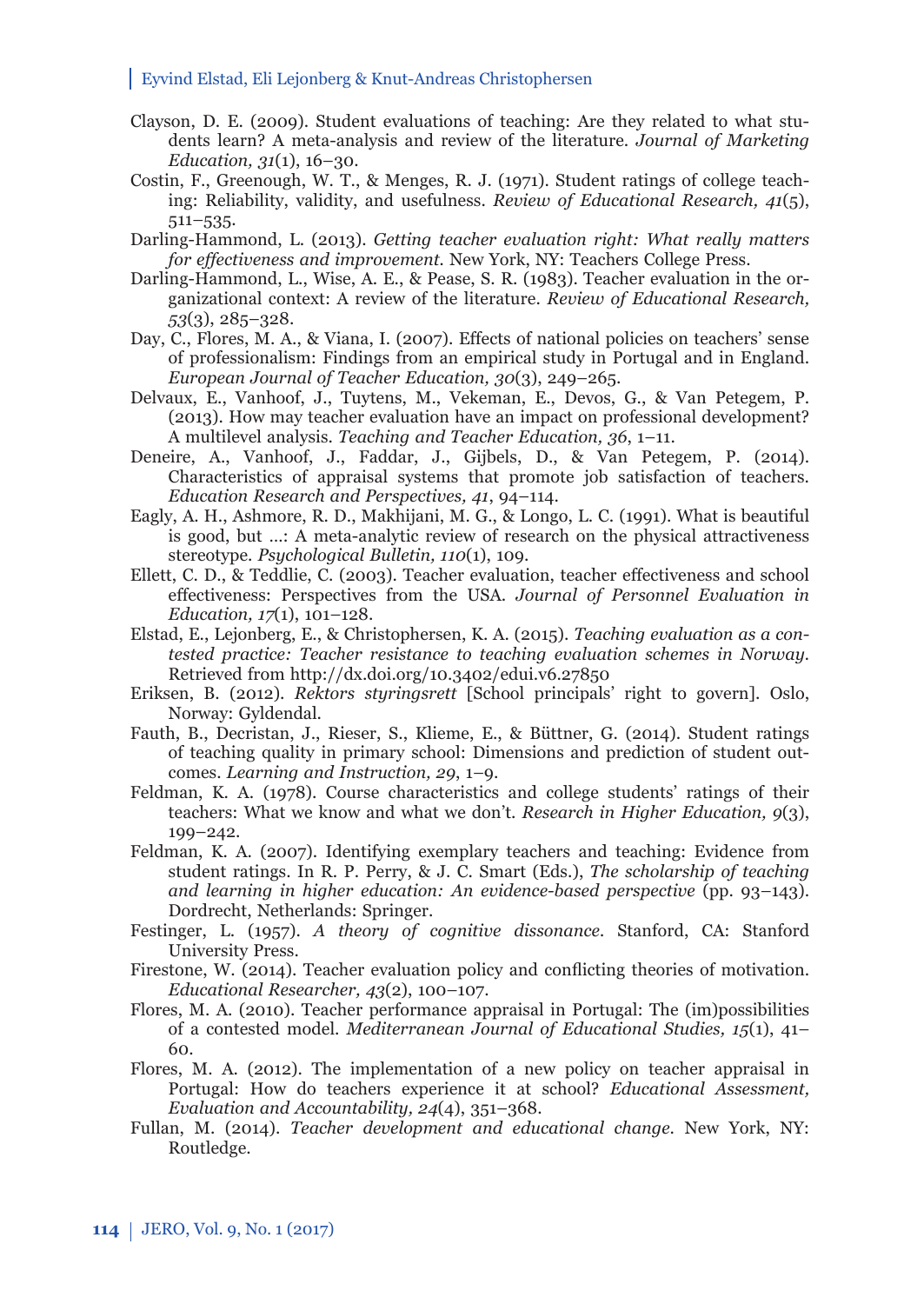- Garmannslund, P. E., Elstad, E., & Langfeldt, G. (2008). Lærernes opplevelse av måling og rangering av kvalitetsaspekter ved undervisning og læringsprosesser [Teachers' perception of measures and ranking of qualities concerning teaching and learning processes]. In G. Langfeldt, E. Elstad, & S. T. Hopmann (Eds.), *Ansvarlighet i skolen* [School accountability] (pp. 250–270). Oslo, Norway: Cappelen Forlag.
- GNIST. (2013). *Oppdragsbrev* [Assignment Letter] (Unpublished manuscript).
- Greenwald, A. G. (1997). Validity concerns and usefulness of student ratings of instruction*. American Psychologist, 52*(11), 1182*–*1186.
- Greenwald, A. G., & Gillmore, G. M. (1997). Grading leniency is a removable contaminant of student ratings. *American Psychologist, 52*(11), 1209*–*1217.
- Heck, R. H. (1992). Principals' educational leadership and school performance: Implications for policy development. *Educational Evaluation and Policy Analysis, 14*(1), 21–34.
- Heneman III, H. G., & Milanowski, A. T. (2003). Continuing assessment of teacher reactions to a standards-based teacher evaluation system. *Journal of Personnel Evaluation in Education, 17*(2), 173–195.
- Hill, H., & Grossman, P. (2013). Learning from teacher observations: Challenges and opportunities posed by new teacher evaluation systems. *Harvard Educational Review, 83*(2), 371*–*384.
- Hughes, J. N., Cavell, T. A., & Wilson, V. (2001). Further support for the developmental significance of the quality of the teacher-student relationship. *Journal of School Psychology, 39*(4), 289–301.
- Hulpia, H., Devos, G., & Rosseel, Y. (2009). Development and validation of scores on the distributed leadership inventory. *Educational and Psychological Measurement, 69*(6), 1013–1034.
- Isoré, M. (2009). *Teacher evaluation: Current practices in OECD countries and a literature review* (OECD Education Working Papers, No. 23). Paris, France: OECD Publishing.
- Jong, R. de, & Westerhof, K. J. (2001). The quality of student ratings of teacher behavior. *Learning Environments Research, 4*(1), 51–85.
- Katsuno, M. (2010). Teacher evaluation in Japanese schools: An examination from a micro-political or relational viewpoint. *Journal of Education Policy, 25*(3), 293*–* 307.
- Kelly, K. O., Ang, S. Y. A., Chong, W. L., & Hu, W. S. (2008). Teacher appraisal and its outcomes in Singapore primary schools. *Journal of Educational Administration, 46*(1), 39–54.
- Kline, R. B. (2005). *Principle and practice of structural equation modeling.* New York, NY: The Guildford Press.
- Kulik, J. A. (2001). Student ratings: Validity, utility, and controversy. *New Directions for Institutional Research, 109*, 9–25.
- Leithwood, K. (1994). Leadership for school restructuring. *Educational Administration Quarterly, 30*(4), 498–518.
- Marsh, H. W. (2007). Students' evaluations of university teaching: Dimensionality, reliability, validity, potential biases and usefulness. In R. P. Perry, & J. C. Smart (Eds.), *The scholarship of teaching and learning in higher education: An evidence-based perspective* (pp. 319*–*383). Dordrecht, Netherlands: Springer.
- Marzano, R. J., & Toth, M. D. (2013). *Teacher evaluation that makes a difference: A new model for teacher growth and student achievement.* Alexandra, VA: ASCD.
- Millman, J., & Darling-Hammond, L. (1989). *The new handbook of teacher evaluation: Assessing elementary and secondary school teachers.* New York, NY: Corwin Press.
- Mo, K. W., Conners, R., & McCormick, J. (1998). Teacher appraisal in Hong-Kong selfmanaging secondary schools: Factors for effective practices. *Journal of Personnel Evaluation in Education, 12*(1), 19–42.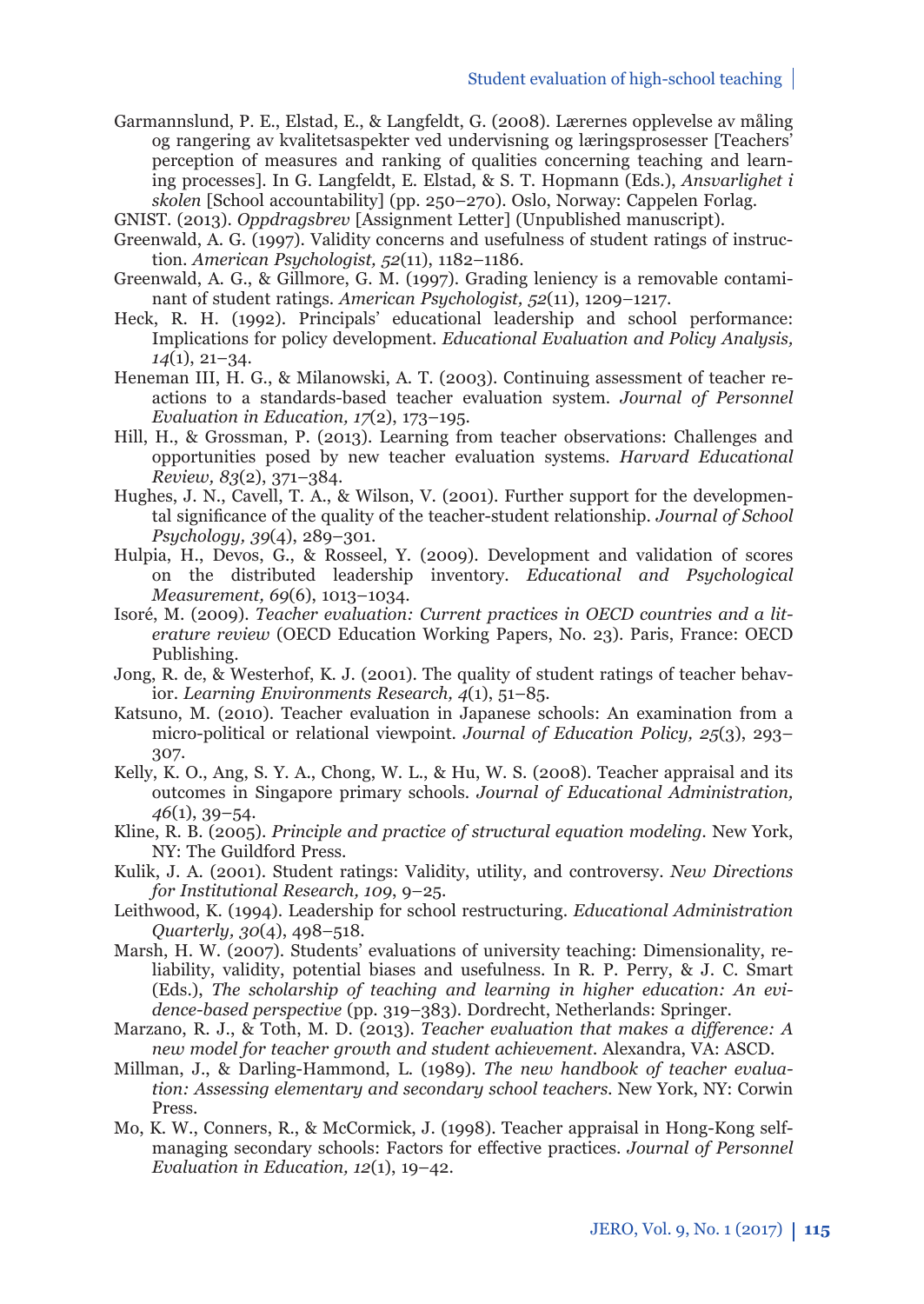- Murray, H. G. (1997). Does evaluation of teaching lead to improvement of teaching? *The International Journal for Academic Development, 2*(1), 8–23.
- OECD Organisation for Economic Co-operation and Development. (2009). *Teacher evaluation. A conceptual framework and examples of country practices*. Paris, France: OECD.
- OECD Organisation for Economic Co-operation and Development. (2011). *OECD reviews of evaluation and assessment in education. Norway 2011*. Paris, France: OECD.
- Papay, J. (2012). Refocusing the debate: Assessing the purposes and tools of teacher evaluation. *Harvard Educational Review, 82*(1), 123–141.
- Patzer, G. L. (2012). *The physical attractiveness phenomena*. Dordrecht, Netherlands: Springer Science & Business Media.
- Penny, A. R. (2003). Changing the agenda for research into student's views about university teaching: Four shortcomings of SRT research. *Teaching in Higher Education, 8*(3), 399–411.
- Peterson, K. D. (2000). *Teacher evaluation: A comprehensive guide to new directions and practices.* New York, NY: Corwin Press.
- Peterson, K. D., Wahlquist, C., & Bone, K. (2000). Student surveys for school teacher evaluation. *Journal of Personnel Evaluation in Education, 14*(2), 135–153.
- Smylie, M. A. (2014). Teacher evaluation and the problem of professional development. *Mid-Western Educational Researcher, 26*(2), 97–111.
- Spooren, P., Brockx, B., & Mortelmans, D. (2013). On the validity of student evaluation of teaching the state of the art. *Review of Educational Research, 83*(4), 598–642.
- Stronge, J. H. (2010). *Evaluating what good teachers do: Eight research-based standards for assessing teacher excellence*. New York, NY: Routledge.
- Svinicki, M., & McKeachie, W. J. (2011). *McKeachie's teaching tips: Strategies, research, and theory for college and university teachers* (13th ed.). Belmont, CA: Wadsworth.
- Symposium: Teacher effectiveness. The role of context. (2013). *Harvard Educational Review, 83*(2), 346–348.
- Tarrou, A. L. H. (1997). *Yrkespedagogikk og yrkesfaglærerutdanning: en studie av utdanningskulturer* [Vocational education and vocational teacher education: A study of educational cultures]*.* Oslo, Norway: Universitetsforlaget.
- Tarrou, A. L. H. (2003). La formation professionnelle initiale en Norvège: Entre valeurs démocratiques et partenariats économiques: La formation professionnelle initiale: Une question de société [Initial vocational training in Norway: Between democratic values and economic partnerships: Initial vocational training: A question of society]. *Revue Internationale d'*Éducation*, 34*(83), 127–136.
- Theall, M., & Feldman, K. A. (2007). Commentary and update on Feldman's (1997) "Identifying exemplary teachers and teaching: Evidence from student ratings." In R. P. Perry & J. C. Smart (Eds.), *The teaching and learning in higher education: An evidence-based perspective* (pp. 130–143). Dordrecht, Netherlands: Springer.
- The Conservative Party. (2013). *New ways, better solutions. The conservative party's program 2013–2017*. Oslo, Norway: The Conservative Party.
- The Government. (2013). *Political platform for the government*. Retrieved from https://www.regjeringen.no/nb/dokumenter/politisk-plattform/id743014/
- Tornero, B., & Taut, S. (2010). A mandatory, high-stakes national teacher evaluation system: Perceptions and attributions of teachers who actively refuse to participate. *Studies in Educational Evaluation, 36*(4), 132–142.
- Tuytens, M., & Devos, G. (2010). The influence of school leadership on teachers' perception of teacher evaluation policy. *Educational Studies, 36*(5), 521–536.
- Tuytens, M., & Devos, G. (2014). The problematic implementation of teacher evaluation policy: School failure or governmental pitfall? *Educational Management Administration & Leadership, 42*(4, Supplement), 155–174.